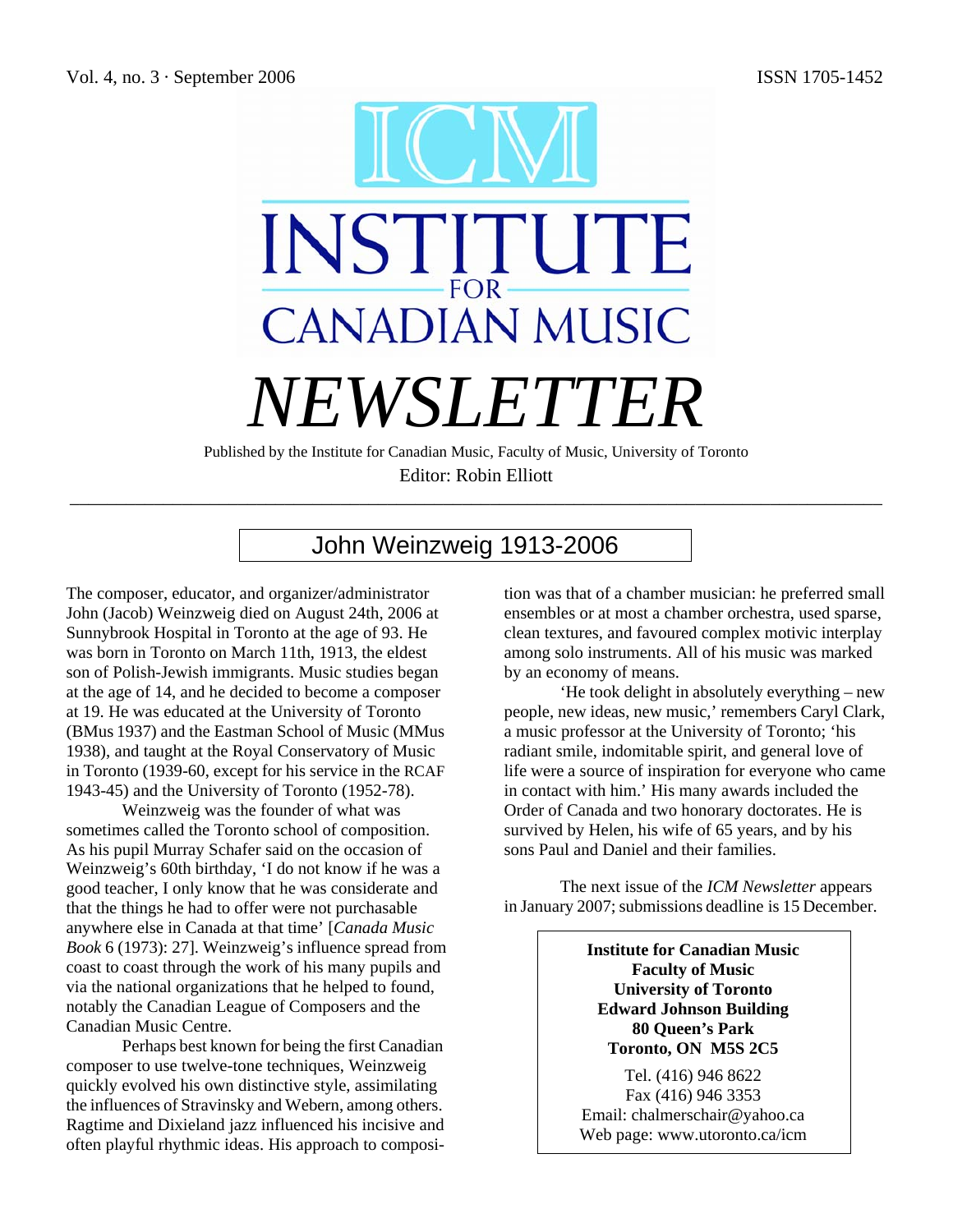# Music and The Salvation Army: Tradition and Change

#### by Helen Patterson

'To "sing with understanding" surely means not so much with musical correctness as with the solemn consciousness of the eternal truth of that which is sung.'1 William Booth

Whether for its hymn singing or its brass bands, The Salvation Army is closely associated with music, which it uses both as a means of spiritual expression and as a tool of evangelism. The sound of a brass band and the beating of the drum are as distinctive to The Salvation Army as an organ is to a church.

William Booth (1829-1912), the founder of The Salvation Army, began to minister to the needs of the poor in the inner city of London in 1865. He created an organization that was first known as The Christian Mission before it became The Salvation Army in 1878. Booth observed that the fragmentation of society often placed the underprivileged against the privileged. As Douglas Field stated, 'the maturing of the Industrial Revolution, the arrogance of Empire and the greediness of unbridled corporatism all conspired to leave millions of England's poor without recourse to anything but their own wiles and the charity of others.<sup>52</sup> This dichotomy of power formed the backdrop for the developments that evolved into The Salvation Army.

Booth had been forced to leave school at 13 to support his family as an apprentice to a pawnbroker. Here he witnessed at first hand the impoverishment and destitution of many families. This unsatisfying work led to a spiritual transformation: Booth became a lay preacher and later a minister in the Methodist Church.<sup>3</sup> His friendship with Catherine Mumford (1829-1890), their engagement in 1852, and marriage in June 1855, sealed a partnership that lasted until Catherine's death in 1890. Catherine's strong religious views, ardent advocacy of women in the ministry, 4 and clear vision of purpose resounded with Booth. Together they proved to be an indomitable force.

 $\overline{\phantom{a}}$ 

The development of a unique approach to worship encouraged the use by The Salvation Army of both borrowed and original musical material: thus a variety of musical styles and forms were adopted. For Booth, music was initially less important than the Army's real mission, which was rooted in the needs of the disenfranchised of society. But while The Salvation Army started out as a mission to the poor of the inner streets of London's East End, it soon developed into a religious denomination known throughout the world, and music became an essential part of its activities.<sup>5</sup>

It was common practice for The Salvation Army to set well known secular tunes to new lyrics:

You must sing good tunes. Let it be a good tune to begin with. I don't care much whether you call it secular or sacred. I rather enjoy robbing the devil of his choicest tunes, and, after his subjects themselves, music is about the best commodity he possesses.<sup>6</sup>

Music-hall songs were sung at Army meetings with new lyrics and became incorporated into the repertoire: 'Champagne Charlie' became 'Bless His Name, He Sets Me Free' and 'Here's to the Good Old Whiskey, Drink it Down' became 'Storm the Forts of Darkness.'<sup>7</sup> Existing secular tunes, though, were soon joined by newly composed melodies in the Army repertoire.

Booth's 'chapel to the street'<sup>8</sup> pushed music in a new direction, as open-air services required music that could hold its own in these surroundings. Music became a part of outdoor meetings mainly as a result of enthusiasm that was expressed by the accompaniment of tambourines, concertinas, and an assortment of unusual instrumental combinations. Evangeline Booth (1858-1955), seventh child of the Booths, expressed the essence of the Army's musical vigor: 'Our street music, of trumpets and tambourines, is [intended] to attract attention away from worldly thoughts and attract it to the spiritual.<sup>9</sup> While this message is symbolic of the Army's faith and a practicality that was mobilized by that faith, music served also to promote and maintain the spiritual integrity of its soldiers.

<sup>1</sup> William Booth, compiler, *Salvation Army Music* (formerly published as *Revival Music*), with Supplementary Tunes (London: S.W. Partridge, n.d. [1884?]): iv. <sup>2</sup> Douglas Field, '*Major Barbara*, *Happy End* provoke audiences at

Shaw Festival,' *Faith and Friends* 8 (2005): 23. <sup>3</sup> Richard Collier, *The General next to God* (London: Collins,

<sup>1956): 29;</sup> Robert Sandall, *The History of the Salvation Army Volume One: 1865-1878* (London and New York: The Salvation Army, 1947; repr. 1979): 4; Harold Begbie, *The Life of General William Booth, Volume 1* (New York: Macmillan, 1920), 41-43; Charles T. Bateman, *Everybody's Life of General Booth* (London:

Marshall, n.d.), 2-3. <sup>4</sup> Andrew Mark Eason, *Women in God's Army: Gender and Equality in the Early Salvation Army* (Waterloo, ON: Wilfrid Laurier University Press, 2003), 39; Collier (as n.3) 65-66; Begbie (as n.3) 403-405.

 $\overline{a}$ <sup>5</sup> J. Paul Green, 'Salvation Army,' *Encyclopedia of Music in Canada*, 2nd edn (1991): 1175 (available online at www.histori.ca). <sup>6</sup> Ronald W. Holz, 'The story behind Salvation Army Music,' *Christian History* 9.2 (1990): 31, from an address entitled 'Good

Stephen Brook, God's Army (London: Channel 4 Books /

Macmillan, 1998): 52. <sup>8</sup> Phil Needham, *Community in Mission: <sup>A</sup> Salvationist Ecclesiology* (St. Alban's: Campfield Press, 1987): 71. <sup>9</sup> John D. Waldron, *The Harp and the Sword: Writings and Speeches*

*of Evangeline Cory Booth, Vol. 1* (West Nyack, NY: The Salvation Army Literary Department, 1992): 188.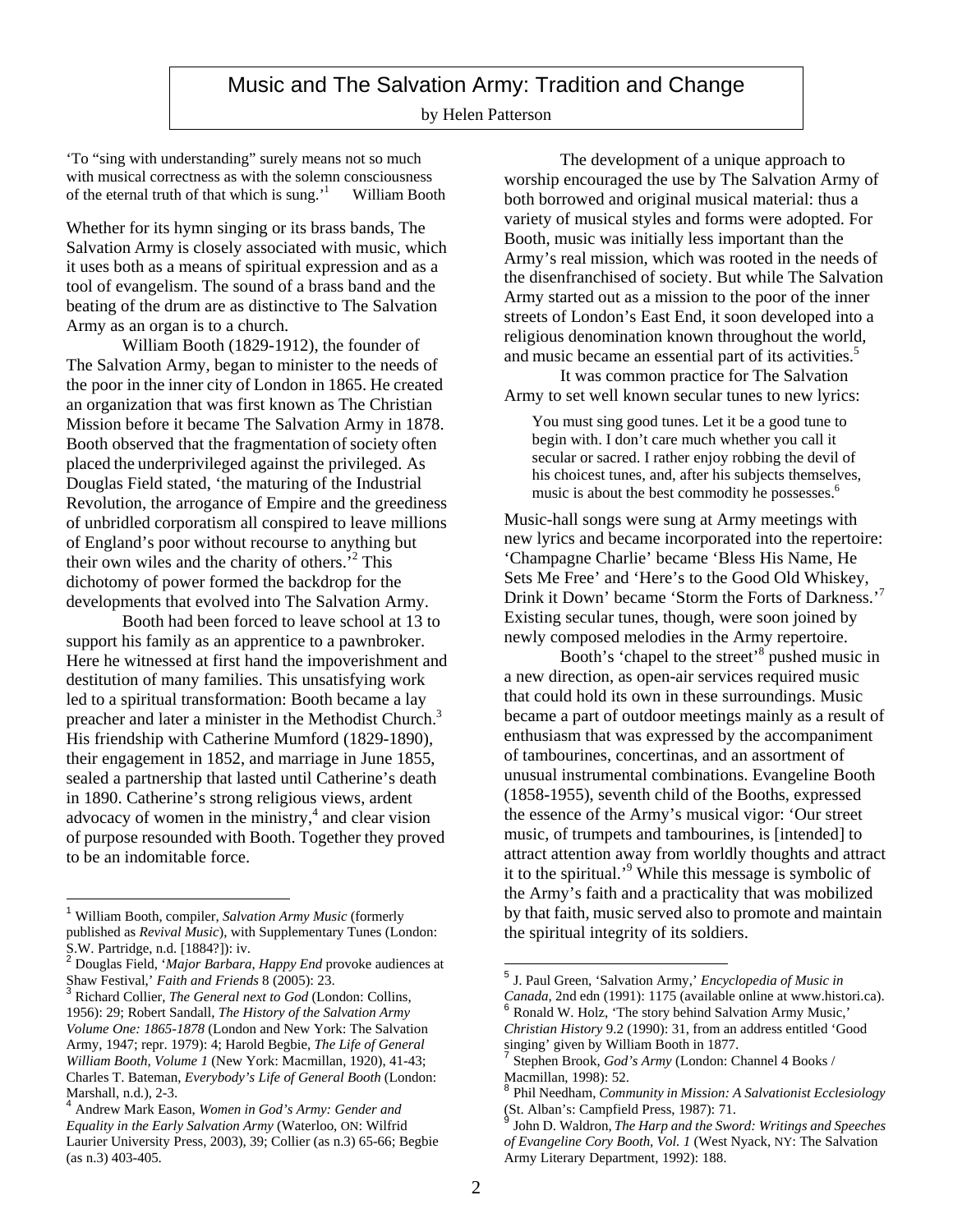The open-air meetings were, however, faced with the challenge of incidents of physical violence, and trying to conduct outdoor meetings in an orderly fashion often courted bedlam. The movement 'lacked some essential magnetism that even William Booth could not define.<sup> $10$ </sup> Booth unwittingly launched a new direction when he accepted the help of Charles Fry and his three sons, Fred, Ernest, and Bertram. These men 'stepped in as bodyguards – and as an afterthought brought their instruments to accompany the songs in the market place, $\frac{1}{11}$  and thus brass band music became a key element in The Salvation Army.<sup>12</sup>

Portable, fairly easy to play, and impervious to weather, brass instruments provided a perfect tool for evangelism. But while Booth remained cautious about the role of the band and stipulated that its role 'was solely to accompany songs – already he had banned the word "hymn" as "too churchy",<sup>13</sup> there was still the inescapable fact that 'brass bands and street parades attracted crowds of persons who scorned the regular churches.'14 Rather than compete with the music of organized churches, Booth recognized the merit of developing the Army's own repertoire without dismissing the useful hymns of the past.

An important aspect of The Salvation Army was the promotion of women in its ministry and the ready acceptance of women as band members (see Figure 1). This prominent role for women was due to the efforts and influence of Catherine Booth. Booth recognized his wife's talent and encouraged her public speaking. These issues have been questioned in recent research that re-evaluates the effectiveness of female ministry and argues that power remained in the control of the male leadership. While the promotion of gender equality is a complex issue, nevertheless 'in light of evangelical teachings associated with the Protestant faith and the hegemonic forces of British Victorian society that supported sexual distinctions,' the Army was a catalyst for change that challenged contemporary society.<sup>15</sup> The complexity of a mission attempting to meet the needs of society and face the problems of asymmetrical divisions of power are factors to be considered in any balanced assessment of the role of women in The Salvation Army.

Music that conveyed a message in both its tune and text was essential. Songs that Booth considered the Figure 1: Salvation Army women's band from Ontario, 1893.<sup>16</sup>



best 'were those composed in the simple language of the people,' and he insisted that 'the airs to which they should be sung must be such as would stick to the people ... and make them go humming them about their houses and their workshops.<sup>'17</sup> The Salvation Army *War Cry*, a weekly paper that was first published in 1879 to communicate with soldiers, served as a tool to disseminate composed hymns for immediate use.

A decided asset to The Salvation Army was the musician Richard Slater (1854-1939), a first violinist in the Royal Albert Hall Amateur Orchestral Society under Sir Arthur Sullivan who joined The Salvation Army in 1882. 18 Slater headed The Salvation Army's music department beginning in 1883, with able assistance from Fred Fry; Slater's professional training and experience provided structure for the organization.

The publication of music became an important function and resulted in the first Salvation Army band tune book in 1884, and a vocal journal, the *Musical Salvationist*, in 1886. The journal for songsters (a term used by the Army for their singing groups or choirs) continues to this day, latterly under the title *Sing to the Lord.*19 While band music gained prominence, vocal music was valued because of the heightened spiritual expression of words joined with music. Booth was initially reserved about the place of music in the Army, but he became ever more convinced of its legitimacy.

Instrumentation in The Salvation Army became standardized, with the brass band chosen as the basic ensemble. This made it possible to compose idiomatic

 $\overline{a}$ 

 $10$  Collier (as n.3) 67.

<sup>&</sup>lt;sup>11</sup> Collier (as n.3) 68; Holz (as n.6) 30-32.<br><sup>12</sup> Robert Sandall, *The History of the Salvation Army, Volume Two: 1878-1886* (New York: Salvation Army Supplies and Purchasing

<sup>&</sup>lt;sup>13</sup> Collier (as n.3) 68.<br><sup>14</sup> Herbert A. Wisbey, *Soldiers without Swords* (New York: Macmillan, 1956): 14.

 $\frac{15}{15}$  Eason (as n.4) 156-157; Eason offers an assessment of the role of women in the Salvation Army.

<sup>16</sup> Arnold Brown, *What Hath God Wrought?* (Toronto: Salvation Army Printing & Publishing House, 1952; repr. 1957): between pp. 36-37 verso; reproduced here with the kind permission of The

Salvation Army.<br><sup>17</sup> Sandall (as n.12) 106-7.<br><sup>18</sup> Brindley Boon, *Play the Music, Play!* (London: Salvationist Publishing and Supplies, 1966): 146; Trevor Herbert and John Wallace, 'Aspects of performance practices: the brass band and its influence on other brass-playing styles,' *The British Brass Band: A Musical and Social History*, ed. Trevor Herbert (Oxford: Oxford University Press, 2000, repr. 2002): 291.<br><sup>19</sup> Boon (as n.18) 146-7; Sandall (as n.12) 121-8; Ray Steadman-

Allen, 'Salvation Army, Music of the,' *The New Grove Dictionary of Music and Musicians* / Grove Music Online.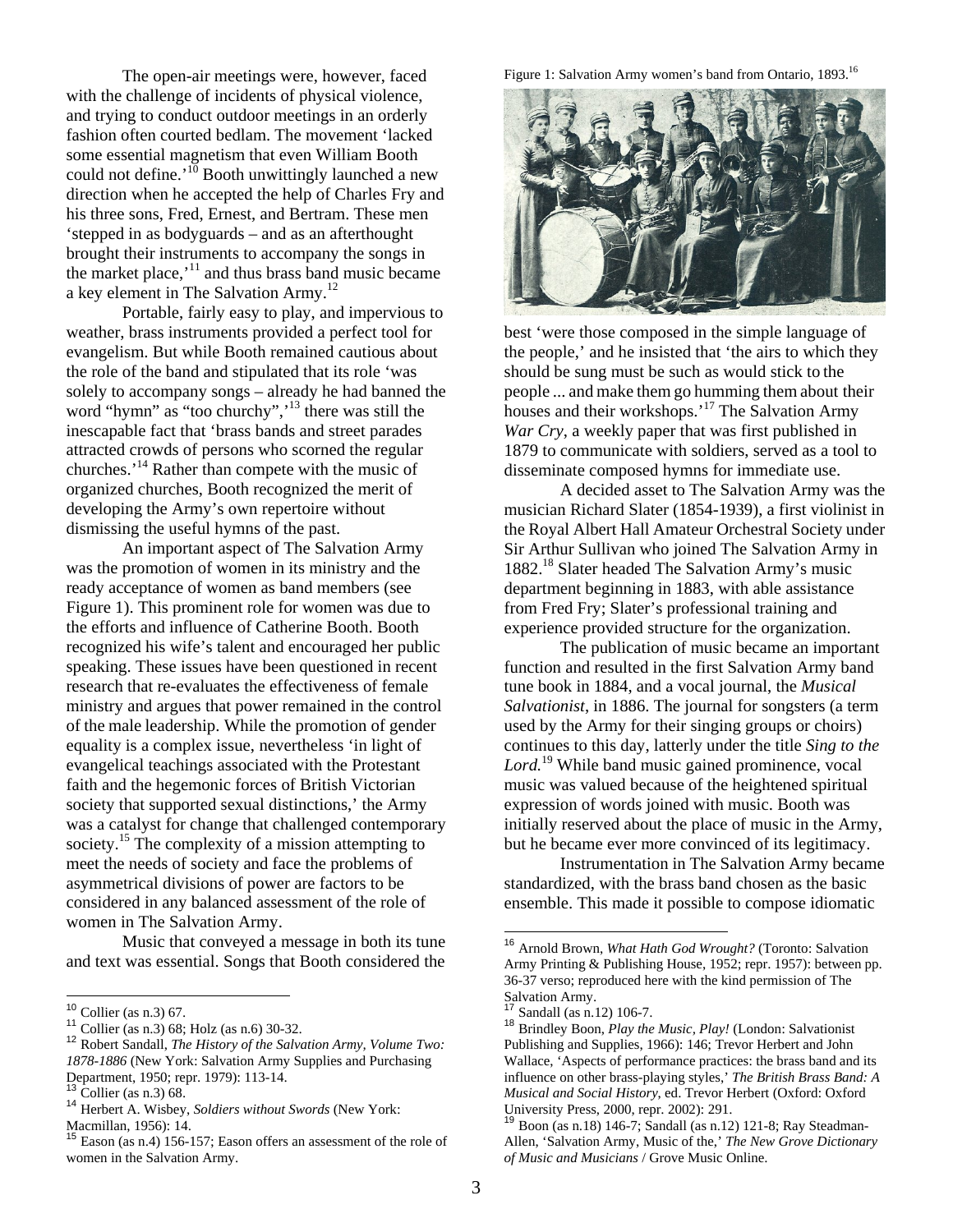Figure 2: Norman Audoire, *Air Varié*: A Cheering Outlook, mm. 1-16 [*The Salvation Army Brass Band Journal* nos. 1217-1220 (London, 1943): 11; reproduced here with the kind permission of The Salvation Army]. Audoire was the bandmaster of the Earlscourt Citadel in Toronto 1927-30 and of the Montreal Citadel 1930-60.



music that reflected the practices of the Army. At a time when British brass bands were emerging as a *tour de force*, there was the danger of placing music ahead of the message, and as a result it was necessary to place limits on creativity.<sup>20</sup>

Compositions in The Salvation Army were governed by Booth's expectations as to the style and the kinds of music to be used. Songs or hymn tunes chosen for band arrangements had to be 'simple, onestrophe settings of well-known hymn tunes; popular songs or classical airs to which Salvationists had written new texts; [or] transcriptions of new songs printed in the *Musical Salvationist*.'21 The music should enhance rather than obscure the hymn's import, and thus new compositions continued to reflect the style of previously composed hymn tunes.

Hymn tunes provided a major source for Salvation Army music. Variants of hymn-tune based forms included the meditation, *air varié* (see Figure 2), and theme and variations. The common denominator in each of these forms was the presence of a hymn tune that kept the work grounded in the spiritual content of the hymn but allowed the composer creative licence.<sup>22</sup>

 $\overline{a}$ 

The influence of twentieth-century musical aesthetics had an effect on the kinds of pieces written for The Salvation Army. Some of the restrictions were relaxed in 1901 following a request to Booth asking that composers be given greater freedom. The repertoire of the Army continued to be governed by the evangelical message, however, and by guidelines set down by The Salvation Army music department. The model put in motion by Slater and his officers in the early years of the music department provides criteria that guide the ongoing musical decisions that are made within the Army in the modern era.<sup>23</sup>

If the Army embraced modern trends, it still kept the music not only current but also anchored in the Army's traditions. The extensive music library of The Salvation Army reflects changes in compositional ideas that were incorporated as the years passed. While The Salvation Army has provided opportunities to maintain its musical traditions, there has also been an awareness that contemporary trends must also be reflected in the kind of music used in worship.

In Canada, The Salvation Army began in 1882 and music played a significant role in its development from the beginning. While open-air meetings featured the brass band, other methods and musical groups were used with success. When Herbert Booth (1862-1926), fifth child of the Booths and a significant contributor to

 $\overline{a}$ 

<sup>&</sup>lt;sup>20</sup> Trevor Herbert, 'God's perfect minstrels: the bands of the Salvation Army,' *The British Brass Band* (as n.18) 199-200.<br><sup>21</sup> Ronald Holz, 'A history of the hymn tune meditation and related forms in Salvation Army instrumental music in Great Britain and North America 1880-1980,'(PhDthesis, UofConnecticut, 1981): 19.<br><sup>22</sup> Holz (as n.21) 24-46; see also Herbert (as n.20) 206-8.

<sup>&</sup>lt;sup>23</sup> Herbert (as n.20) 204-5; Holz (as n.21) 22.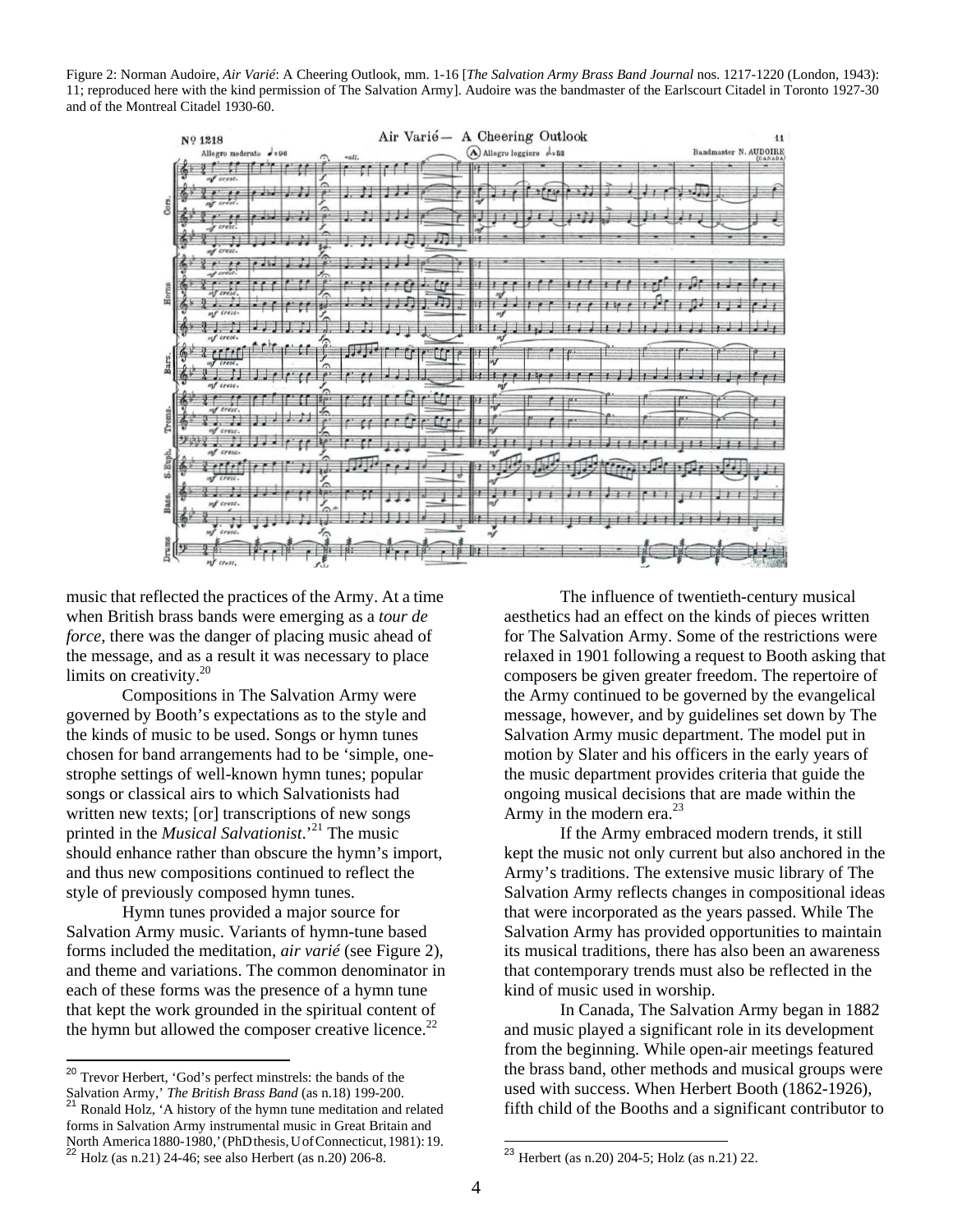Salvation Army hymnology, toured Canada with his wife Cornelia (*née* Schoch) in 1894, they observed the pervasive effect of music in an account published under the title *From Victory to Victory*:

Music has been a powerful factor in the conquests we have won. Old-fashioned songs – buried some of them since the days of early Methodism – have been revived, and brought to the front, to be sent sweeping, irresistible in their intangible might, through the length and breadth of the Dominion.<sup>24</sup>

Figure 3: Toronto Territorial Headquarters musical group, 1888.<sup>25</sup>



The Salvation Army Canadian Staff Band was formed from personnel who worked or were officers in the vicinity of Toronto Headquarters (see Figure 4). In 1914, the band was slated to attend The Salvation Army International Congress in London, England, and booked passage on the ill-fated ship *Empress of Ireland*, along with other Army personnel and their families. While en route to England from Quebec City on May 28th, 1914, the *Empress of Ireland* was rammed by the Norwegian collier vessel, the *Storstad*, and sank in just 14 minutes. This was one of Canada's worst marine disasters, with 1,078 deaths; of the 150 people in The Salvation Army contingent, 124 drowned, including all but 10 members of the band.26 A monument in Toronto's Mount Pleasant Cemetery stands as a memorial to this tragic event, and a service of remembrance is held regularly.<sup>27</sup>

The loss to The Salvation Army in Canada was incalculable, and a second band was not formed until 1969, when the Canadian Staff Band was resurrected under the leadership of Norman Bearcroft, head of the Canadian Territorial Music Department at that time.

 $\overline{a}$ 

Figure 4: The Canadian Staff Band; photo taken prior to the sinking of the *Empress of Ireland*, 1914. An X marks those that survived.<sup>2</sup>



Tradition and music may be synonymous with The Salvation Army, but there are the demands of the real world, and religion faces the challenges of change in society. Music continues to be an essential element of The Salvation Army, but the Army now embraces contemporary worship bands with guitars, amplifiers, and electronic keyboards. Music is still entwined with the Army's spiritual beliefs and its social services that meet the needs of communities around the world.<sup>29</sup>

The inventiveness of the founder has served as an example. Booth recognized the importance of music and encouraged a variety of instruments in the early days of the Army. Brass bands to accompany singing were seen as odd by other denominations, but proved innovative by contemporary standards. Not content to let talent and opportunity pass him by, Booth captured the spirit of the times and encouraged change.

A turning point in the history of The Salvation Army came with the release of its music for use in the public domain in 1991. 30 The Salvation Army will continue to use music in different ways and embrace the modernisms of a changing society. Whatever the form or the style, the sovereignty of the spiritual expression is the guiding force. While music is part of the expression, the needs of a contemporary society are also a component of The Salvation Army's mission. The theme of change is reflected in the words of Clarence Wiseman (1907-1985), the tenth general and the first Canadian general of The Salvation Army (1974-77): 'It is a fact, however, that The Salvation Army has thrived on change!'<sup>31</sup> Music in The Salvation Army is governed by a spiritual dimension and reflects a unique style of worship that is rooted in tradition and change.

 $\overline{a}$ 

<sup>24</sup> *From Victory to Victory or Canadian Conquest* (1894): 12. CIHM 36074.

 $^{25}$  Brown (as n.16) between pp. 84-85, recto; reproduced here with the kind permission of The Salvation Army. <sup>26</sup> Logan Marshall, *The Tragic Story of the Empress of Ireland and* 

*Other Great Sea Disasters* (New York: L.T. Myers, 1914): 7; James Croall, *Fourteen Minutes: The Last Voyage of the 'Empress of Ireland'* (London: Michael Joseph, 1978; repr. London: Sphere

Books, 1980); Brown (as n.16) 119-27. <sup>27</sup> Green (as n.5) 1175-6; see David Creighton, *Losing the Empress: A Personal Journey* (Toronto: Dundurn Press, 2000) for a detailed and personal family perspective of the *Empress of Ireland* tragedy.

 $^{28}$  Brown (as n.16) between pp. 116-117, recto; reproduced here with the kind permission of the Salvation Army.<br><sup>29</sup> Nancy Kressler Murphy, 'Life in the Army today,' *Christian* 

*History* 9.2 (1990): 37.<br><sup>30</sup> Henry Gariepy, *The History of the Salvation Army Volume 8:* 

*<sup>1977-1994</sup>* (Grand Rapids, MI: Wm. B. Eerdmans, 1999): 319. <sup>31</sup> Clarence Wiseman, 'Call to renewal and change,' *Creed and*

*Deed*, ed. John D. Waldron ([Toronto]: Salvation Army, Canada and Bermuda, 1986): 273.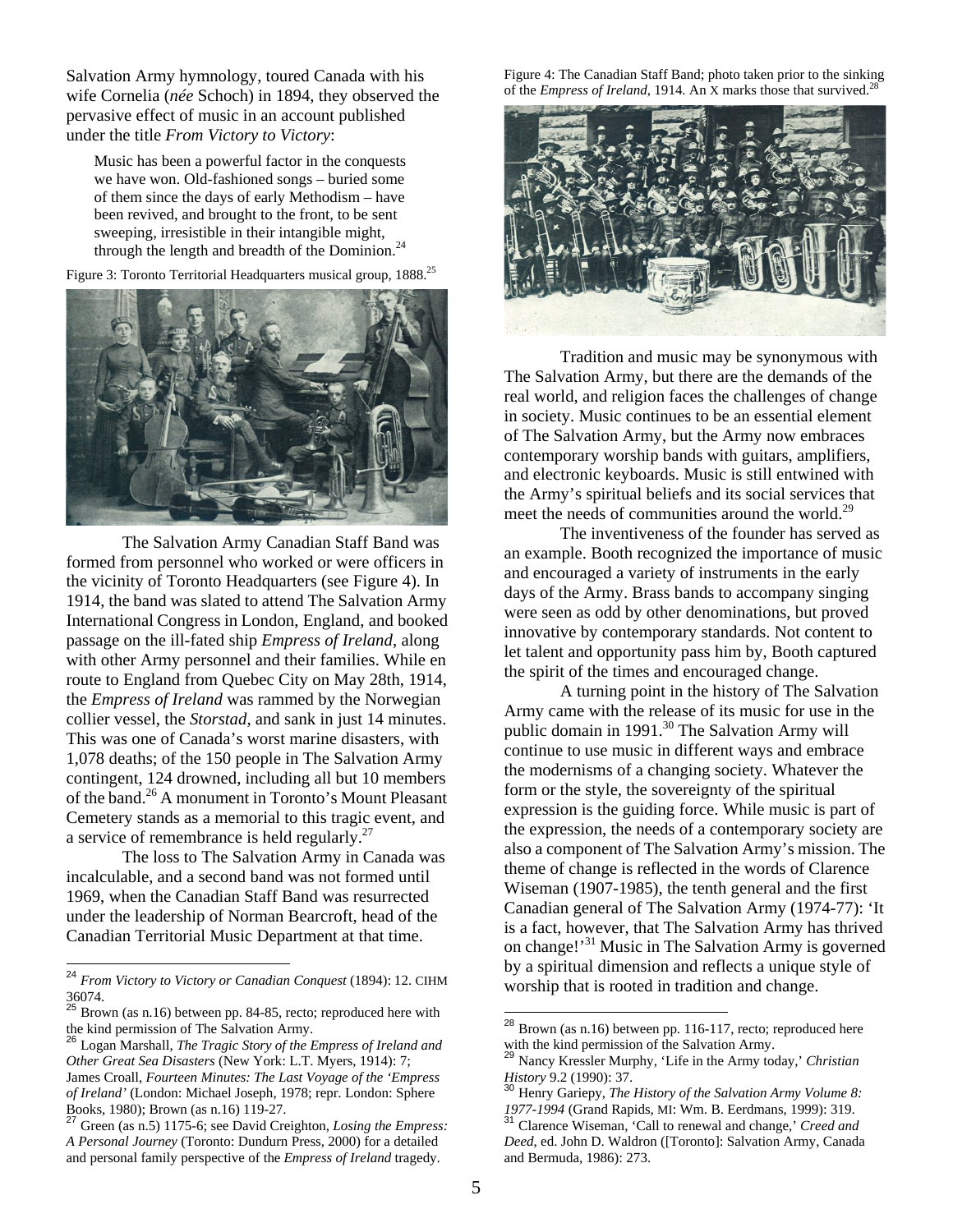# R. Murray Schafer, LL.D.

*R. Murray Schafer was awarded an honorary doctor of laws degree by the University of Toronto on 20 June 2006. Gage Averill, the Dean of the Faculty of Music at the University of Toronto, introduced Schafer to the convocation audience. This is the text of his introduction.* 

Mme. Chancellor, Mr. President, distinguished guests, and graduates

Within the field of music, I can think of no better illustration of the parable of the elephant than R. Murray Schafer. The parable concerns a group of blind or blindfolded men who experience an elephant through touch, and classify the elephant depending on what part they touched as a tree trunk, a rope, a snake, a fan, a wall, or a sharp spear. Murray Schafer has been, over the course of his career, a pathbreaking composer, a scholar, music educator, visual artist, novelist, Canadian public intellectual, musicologist, music journalist, philosopher, and environmentalist; and yet most music lovers know Schafer through only one or two of these many facets.

It is no surprise that Murray Schafer is an avid interdisciplinarian. I would like to quote historian John M. Picker, who attributes the inspiration for his recent history of Victorian soundscapes $\overline{1}$  to the influence of Murray Schafer. He says,

The impetus for such an approach, and the source of the title of this book, can be traced back to Murray Schafer's influential *The Tuning of the World* (1977), which first demonstrated the need and methodology for this kind of attention with an ear-opening study of sonic environments throughout history and across cultures. Schafer used the word 'soundscape' to refer to 'any portion of the sonic environment regarded as a field for study' and wrote that 'the home territory of soundscape studies will be the middle ground between science, society, and the arts.' Concerned as he was with environmental acoustics, noise pollution, and acoustic design, and with formulating such concepts as clairaudience (exceptional hearing ability), sound imperialism (when sound power is sufficient to dominate a soundscape) and the earwitness (a literary figure who records the soundscapes of his or her own time and place), Schafer undertook an ambitious interdisciplinary task long before they were fashionable. His effort was a harbinger for the work those engaged not only in cultural and literary studies buy also in ecocriticism and acoustic ecology would be doing in the coming decades.

This is why you will find R. Murray Schafer being cited by cultural geographers, city planners, ethnomusicologists, visual artists, and acoustic

 $\overline{a}$ 

engineers. I will not be able to provide an overview of such a complex career here; what I would like to do is address the importance of a few of Schafer's contributions in relation to – and in counterpoint to – modernity. And I will focus my comments on Schafer's use of sound, place/space, and ritual.

#### **Let's start with** *sound* **itself**

Over the course of human history, much of our communication has been auditory – sounds employed as signs, language, and music. With the development of writing, a mere 5,000 years ago or so, we began to rely increasingly on the visual channel, a process accelerated by the invention of the printing press, and then by television and computers. By founding the World Soundscape Project while at Simon Fraser University in the late 1960s and early 1970s, Murray Schafer challenged us to retune our acoustic sense, to recapture our aural sensitivity, and to direct our attention away from a primarily visual means of knowing the world to an auditory one, a sound way of knowing the world.

Schafer had also become concerned about the intrusive and potentially unhealthy effects of noisy urban industrial and post-industrial *sounds*. He popularized the now ubiquitous term 'soundscape' and helped to found the new discipline of acoustic ecology. He and his associates mapped our sound environments; charted the changing sounds of the day and the year; produced studies that extended our vocabulary and conceptual toolkit for understanding the impact of soundscapes on their inhabitants; and advocated for noise abatement legislation.

Schafer has also labored to bring his ideas concerning acoustic awareness and creative hearing into the classroom, and he has become an important proponent of new forms of music education. He has produced a series of creative works for primary and secondary school consumption, including *The Composer in the Classroom*, *Ear Cleaning*, *The New Soundscape*, *When Words Sing*, and *Rhinoceros in the Classroom*. He has also written compositions for youth orchestras and choirs to expand the musical consciousness and sound palette of young artists.

And along with composer John Cage, one would have to count Murray Schafer as among those few most responsible for the opening up of music composition to all of the world's sounds, a consciousness that underlies much of contemporary electroacoustic music as well as sampling practices.

#### *And now to space/place*

The shrinkage of global time and space in western modernity has produced a world much less variegated, and in the opinion of many, less enchanted. In response,

<sup>1</sup> John M. Picker, *Victorian Soundscapes.* New York: Oxford UP, 2003.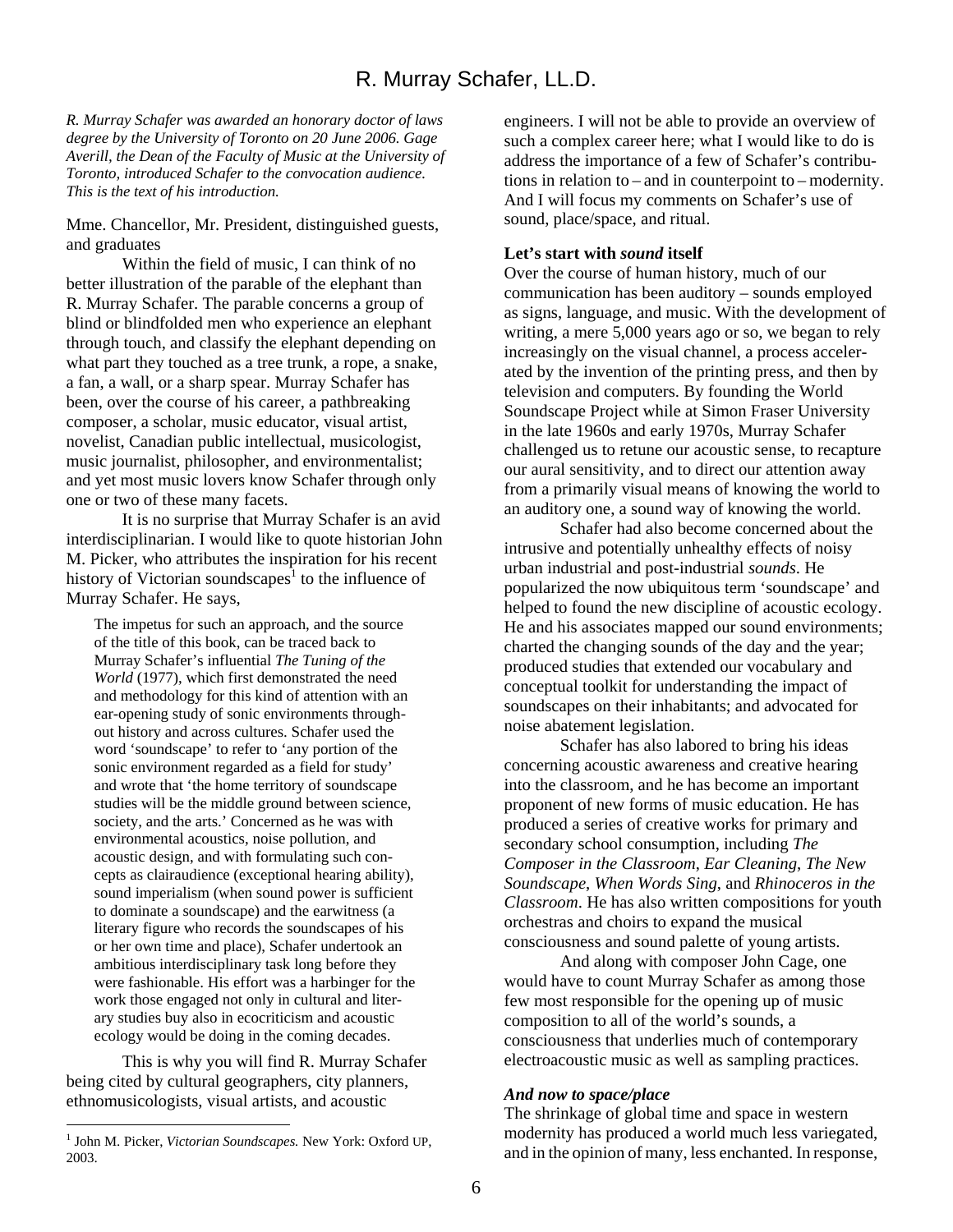Schafer has been deeply engaged with recuperating significant places and spaces and with exploring their sensual impact. He was a pioneer in site-specific compositions, such as his 1977 landmark work, *Music for Wilderness Lake*, scored for twelve trombones around a small rural Ontario lake. Compositions in this and related veins explored the acoustic, geographic, historic, and spiritual dimensions of locations as well as the sensory pleasures of hearing spatial arrangements of sound production affected by the movement through space-time of performers and audience.

Schafer has helped to champion local and national consciousness in music. He has looked deeply into the allure of the north in the construction of Canadian consciousness, and he has composed works at the intersection of indigenous myth and landscape.

#### *And finally, to ritual*

In its glorification of the 'new' and of 'progress', modernity has produced a violent erasure of local cultural traditions and has helped to distance cosmopolitans from the land-based rituals that used to mark their experience of time. In response, R. Murray Schafer has crafted large-scale theatrical works employing movement /dance, music, drama and visual media. His extended performances involve not only performers but also the audiences as they unfold over space and time in specific, and often natural, environments. Currently, his immense, 12-part Patria Cycle is being produced one part at a time each summer in Haliburton Forest. In these performances, exposed to the vagaries of nature, weather, improvisatory possibilities, and audience interaction, every performance represents a new and unique creative experience.

In his book *The New Soundscape* (1969), Schafer coined the term *schizophonia* to describe the separation of sound from its natural source through electronic reproduction, hinting at an increasing alienation of people from their sound. Similarly, throughout his career Murray Schafer has shown himself to be acutely sensitive to the ways that modern humans are alienated from meaningful places, from pre-industrial rituals, from hearing and aurality in general, and from the comforting acoustically ' hifidelity' soundscapes to which our species had adjusted over the course of tens of thousands of years. One can view his work – his compositions, his soundscapes project, his advocacy, and his educational material – as interventions intended to help heal the alienation of the contemporary human condition.

R. Murray Schafer is highly decorated: he was the Canadian Music Centre's first Composer of the Year. He won the first Jules Léger Prize for New Chamber Music, the Arthur-Honegger International Prize, the Banff Centre for the Arts *National Award in the Arts*, and wasthe first recipient of the \$50,000 triennial Glenn Gould Award. He recently won the 2005 Walter Carsen Prize for Excellence in the Performing Arts, and here at the University of Toronto, he wasthe Faculty of Music's inaugural recipient of the Michael and Sonja Koerner Distinguished Visitorship in Composition.

Most importantly, he continues to open up our ears, to prod our social conscience, and to enrich our sound worlds. Mme. Chancellor, it is my distinct pleasure to present to you R. Murray Schafer for the conferral of the degree of Doctor of Laws, Honoris Causa. *Gage Averill*

# *The Palace of the Cinnabar Phoenix* at Haliburton Forest

Perfect late-summer weather on August 31st greeted the opening-night performance at Bone Lake in Haliburton Forest of *The Palace of the Cinnabar Phoenix*, part 8 of Schafer's *Patria* cycle. The performance site is ca. 5 km from the Haliburton Forest base camp. An access road had been constructed for last season's run of *The Enchanted Forest* (Patria 9);<sup>2</sup> this year a lovely 600seat wooden amphitheatre has been built on the east shore of the lake, facing a stage area that is built on top of the lake itself. The setting is similar to the Bregenz Festival stage, though the Patria production made much more imaginative use of the surrounding water than any Bregenz production has attempted. Fiery dragons swarmed across the lake, archers shot flaming arrows into the water, a singing puppet emerged from the depths, the Blue Man walked across the water, tai chi performers went through their moves on a distant raft,

 $\overline{a}$ 

and the Great Luminous Palace emerged from beneath the water's surface. Indeed, the watery staging effects were so spectacular that they threatened to eclipse both the music and the drama.

Conductor Alex Pauk led a small instrumental ensemble of western and Chinese instruments (George Gao on erhu was particularly outstanding) and the six solo singers. The only 'live' actors were Dale Yim as the entertaining master of ceremonies, Tom Goerz as the mysterious Blue Man who helps to restore order to the court of Emperor Wei Lu, and the tai chi artists. The rest of the action was portrayed by an array of life-size puppets, cleverly manipulated by the Puppetmongers troupe. Set in the time of the Tang Dynasty (618-907), Schafer's fairy-tale like story draws its inspiration from Confucian philosophy, ancient Chinese history, tai chi, alchemy, and pure fantasy.

The Patria company is planning to mount *The Princess of the Stars*, the prologue to the *Patria* series, at the same location in 2007. *R.E.* 

<sup>2</sup> See Claire Heistek, 'The Enchanted Forest,' *Wolves 2006 Edition* [a publication of the Haliburton Forest Wolf Centre]: 28-30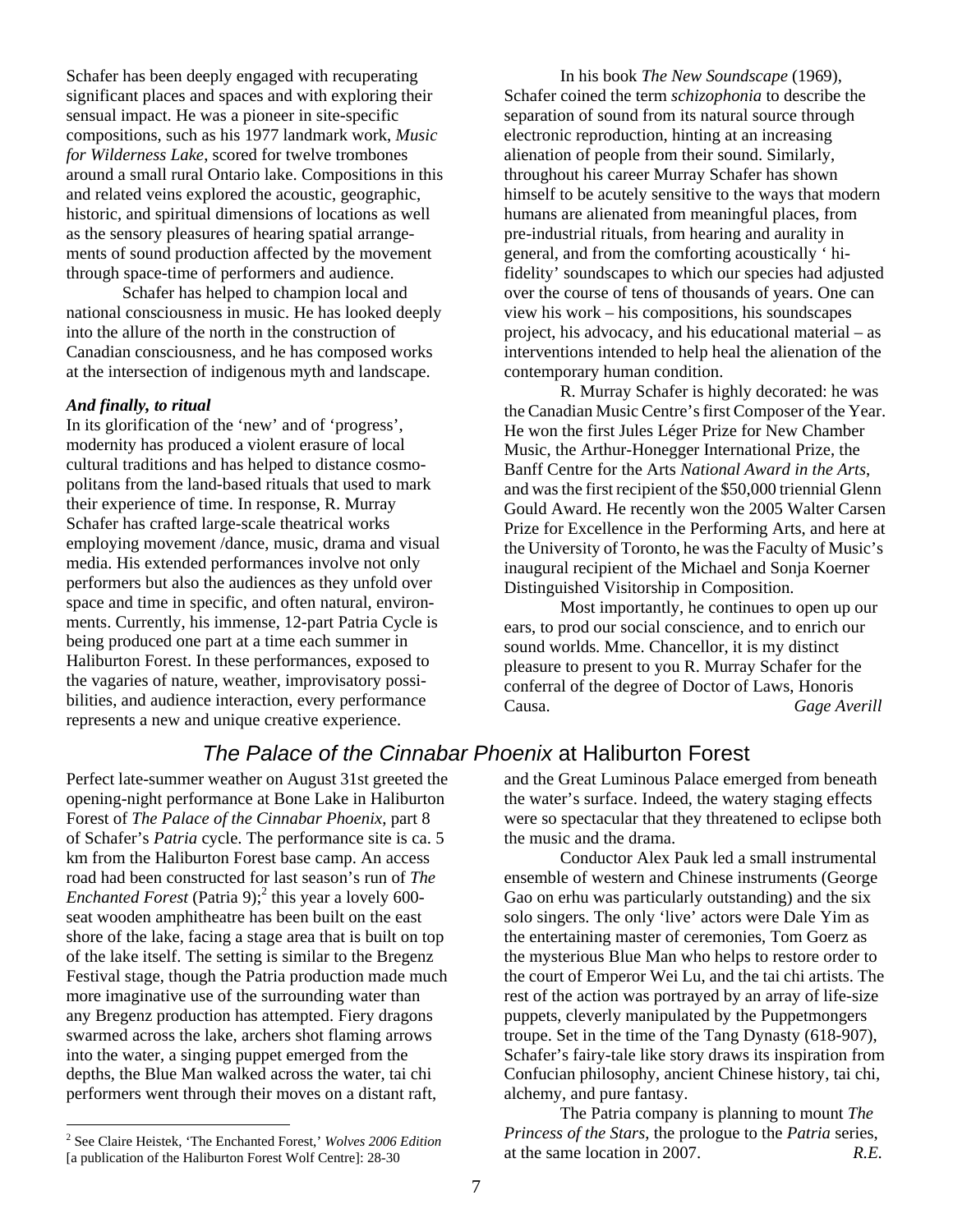John Beckwith. *In Search of Alberto Guerrero*. Waterloo, ON: Wilfrid Laurier University Press, 2006. xviii + 159 pp., ill., music. ISBN 0-88920-496-9. \$34.95 (cloth)

History does not always play fair and examples of the Litolff Syndrome are therefore quite common: the person known to posterity for one thing only (Henry Litolff's thing was a rather trivial scherzo for piano and orchestra). According to John Beckwith, the pianist, composer and teacher Alberto Guerrero is in danger of suffering a similar, although in his case undeserved, fate. The Toronto critic William Littler's view may be taken as fairly typical, and is summarized by Beckwith as follows: 'Guerrero's *only* claim to fame is that he was the teacher of Glenn Gould.' This is bad enough, but many writers have followed that brush-off by swallowing whole Gould's many re-writes of his own biography in which Guerrero is given progressively less and less credit and Gould is presented as a complete autodidact.

Beckwith's mission is to change this onedimensional picture. As a former student of Guerrero he is well placed to do this, but this is not simply a matter of setting straight the record. The man that Beckwith and countless other students remember was obviously far from the cardboard cut-out of the Littler/Gould account, but even for them there was a great deal that remained unknown and perhaps unknowable. It is this hidden Guerrero that Beckwith also wants to uncover. Thus the title. Not just a life of Alberto Guerrero, but *In Search of Alberto Guerrero*. And search he does. It is difficult to imagine that a great deal more can come to light about this rather secretive man. Beckwith has done everything a researcher could do. He has combed the obvious archives, he has spoken to students, relatives, friends, and colleagues, he has dug out concert programmes and reviews, he has read letters, he has polished up his Spanish and he has visited Chile. As a result we come away with a new awareness of Guerrero's unique and important role in the development of music in Canada and understand why it deserves recognition.

He was clearly a very fine teacher. Like many performers he had his doubts about universities as the right place to train musicians, finding their booklearning and lectures poor substitutes for real musical experience. In light of this it is interesting to read again and again of the breadth of his own knowledge and interests, and his delight in cultivating his students' widest intellectual pursuits. Murray Schafer apparently spent more time in his lessons with Guerrero discussing literature than anything to do with piano, and who is to say that this wasn't exactly what the 21-year old composer really needed. Schafer acknowledged this

when he said that his composition *In Memoriam Alberto Guerrero* was his 'tribute to a great musician, whose influence I shall never forget.' Beckwith himself certainly benefited enormously from his guidance, and not just as a pianist. It was to Guerrero that he showed his early compositional efforts, not to Healey Willan or his other university teachers. And he seems to have received both sensible advice and encouragement from Guerrero, who had a great deal of compositional experience. Even when he returned to Toronto from his studies with Boulanger, Beckwith still occasionally took his work to Guerrero – he tells of playing through his first opera for Guerrero to get his comments.

 Alberto García Guerrero was born in Chile in 1886, and apart from a short period in New York, he lived and worked there until his move to Toronto in 1918, where he remained for the rest of his life. The proximate cause for the move, as a philosopher might put it, was an offer from the Hambourg brothers to join their piano trio and to teach in their newly founded Conservatory. Beckwith feels there was more to it than that – there must have been some ultimate cause. This seems especially likely given that Guerrero drew a line under his Chilean life when he moved to Canada. Although Beckwith has managed to track down a great deal of Guerrero's life before his arrival in Toronto – these chapters are in some ways the most fascinating ones in the book – any deeper reason for the move remains hidden. Beckwith does, however, offer some plausible speculations. It is obvious that Guerrero was a considerable figure in Chilean musical life both as a pianist and, more surprisingly for Canadian readers, as a composer. Not only were his many compositions – for the lyric stage as well as instrumental and chamber works – well received, Guerrero's opinions were sought by others: 'all the composers of his time ... submitted their compositions to Alberto García Guerrero's judgement' wrote one of them, Alfonso Leng Haygus. The music for most of these works seems to have disappeared, probably destroyed by the composer, and Beckwith has been able to track down only a few pieces to represent this considerable activity. Composition was just another aspect of his life that was left behind in Chile. In spite of cutting himself off from his earlier existence, however, he retained one curious connection with his birthplace – he served for many years as Chile's honorary consul in Toronto, a position with relatively few apparent duties, but with the small perk of diplomatic travel papers.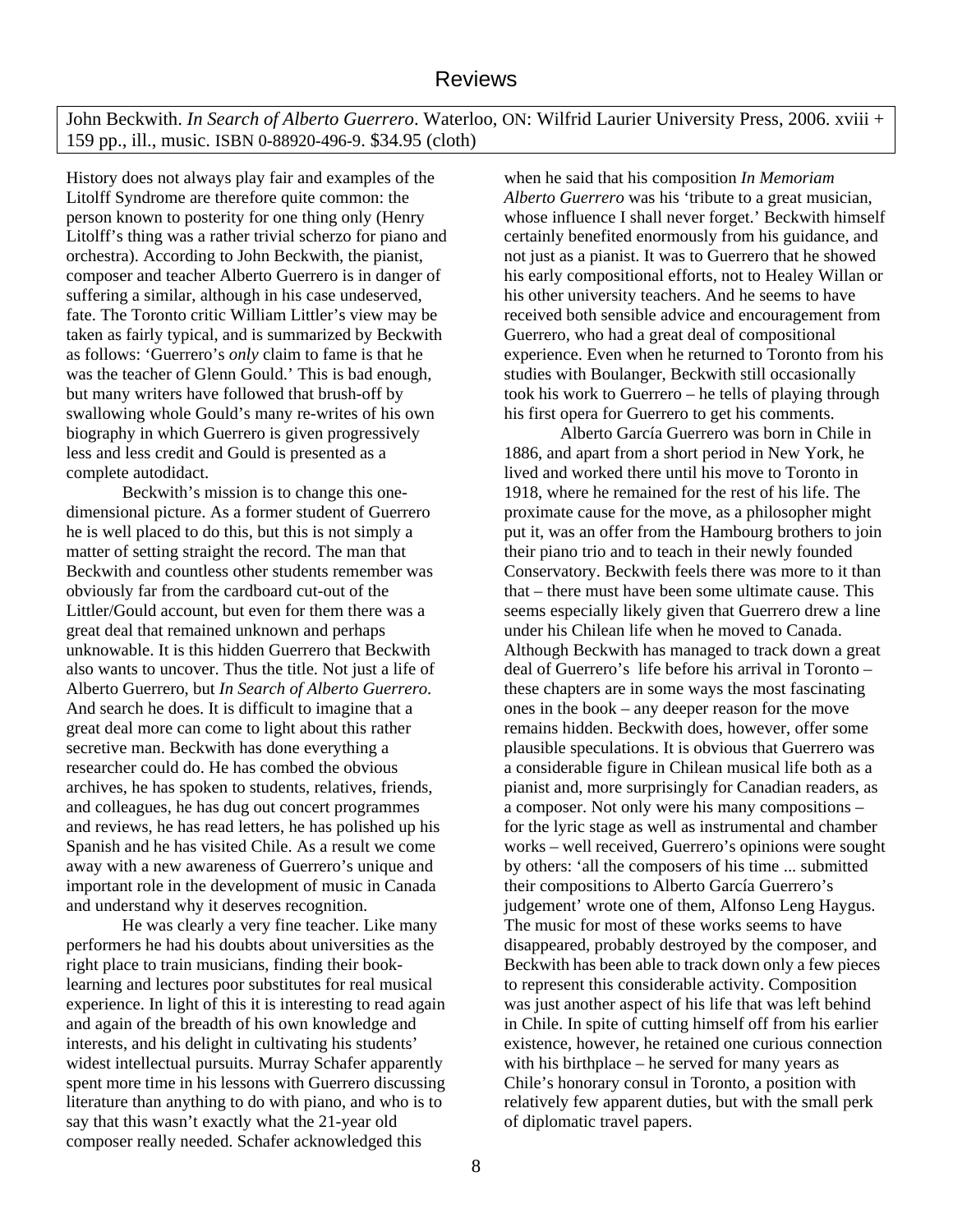The stark division in Guerrero's life is reflected in Beckwith's book, the first two of its six chapters closing with a farewell concert in Santiago and chapter three opening with Toronto press reports of his arrival in Toronto. The Chilean part of the book will be examined carefully by the 'only Gould's teacher' faction. They will not find what they are looking for, which is Gould's provenance, as though he were a painting by an old master. Yes, Guerrero taught Gould. But who taught *him*? they will ask, suggesting that this information would somehow explain something otherwise inexplicable. It is ironic, given Gould's distorted view of his teacher's influence, that Guerrero was indeed what Gould mistakenly claimed for himself – self-taught. And not only as a pianist but as a composer as well. Probably because of this, he did not have a one-size-fits-all piano method, turning out clones of himself. A quick glance through the distinguished gallery of his Canadian students – it includes Raymond Dudley, Malcolm Troup, William Aide, Pierette LePage, and Arthur Ozolins, to name just a few – shows how varied a group this is.

 When we get to the Toronto section of the book there is a great deal about Guerrero's performing career as it unfolded in Canada. Much of this is fascinating, not simply for what it tells us about the pianist, but also for what we learn about music in Canada between the wars. Although they have been discussed before, it is valuable to have Guerrero's contributions to the semi-private salon concerts at the Andison home and the Malloney's Galleries' concerts laid out in detail, and to have Beckwith compare these with similar activities that Guerrero undertook in Chile. More curious is the amount of effort that Guerrero and others put into the Five Piano Ensemble, a group that had an astonishing thirteen-year existence in Toronto.

His more conventional concertizing, both as a soloist and as a chamber musician, is given the extensive coverage it deserves. Not surprisingly, as the story progresses the emphasis is less on Guerrero the performer and more on Guerrero the teacher.

 Guerrero was a multi-talented musician; a composer, writer, performer and teacher. Beckwith has done an admirable job of presenting an all-round picture of this deeply complex man, but in some ways he is at a severe disadvantage. How do you judge a composer? You examine his compositions, but as I have said, few of these remain. How do you judge a performer? You listen to him, or if that is no longer possible you listen to his recordings. But so far almost none of these have come to light. We have to rely instead on the power of Beckwith's prose to conjure up both the compositions and the performances for us. He makes a gallant stab at this, but even he can't always bring things to life. One thing that makes parts of this book hard going is the frequent lists of concert engagements and programmes. A tougher editor might have insisted that these be moved off the narrative path and put somewhere convenient, but less obtrusive – in another appendix, for example, where they might join the one that already contains Boyd Neel's typically orotund and highly inaccurate obituary notice. Beckwith is more successful in conveying the skill and influence of the great teacher. Here he has his own experiences to guide him.

It is testimony to Beckwith's labours that he has illuminated the life and work of this hidden man to the extent that he has. In this elegantly produced book we have ample evidence to support William Aide's claim that Guerrero 'cultivated a whole generation of musicians,' and was 'the unsung progenitor of our nation's musical culture.' *John Mayo*

Mark Miller. *Some Hustling This! Taking Jazz to the World 1914-1929*. Toronto: Mercury, 2005. 207 pp., ill. ISBN 1-55128-119-8. \$19.95 (paper)

This is the sixth book by Mark Miller, who is 'the indispensable voice on jazz in Canada<sup> $1$ </sup> and was the jazz critic at Toronto's *Globe and Mail* newspaper from 1978 to December 2005. In one of his earlier books, *Such Melodious Racket* (Toronto: Mercury, 1997), Miller examined the rise of jazz in Canada; here he casts his net further afield to cover the worldwide spread of jazz in the 15 years after its birth. Six of the 45 chapters in this new book deal with jazz in Canada, and there is some overlap with *Such Melodious Racket*.

 $\overline{a}$ 

Both books, for instance, cover the appearance of The Creole Band in Winnipeg on September 21st, 1914; the new account, however, is completely rewritten.

Each of the chapters in *Some Hustling This!* begins with a city/date byline, in newspaper fashion. City bylines include Buenos Aires, Cairo, Copenhagen, Moscow, Shanghai, and Sydney, among others. Paris appears in no fewer than ten bylines; as Miller notes (11), the city was 'gare centrale' for European jazz during this period. There is even a chapter devoted to a short-lived Parisian baseball team that was made up of jazz musicians. Many of the people that Miller writes about will be little known even to jazz fans. For the most part, these are fairly obscure US musicians who travelled

<sup>&</sup>lt;sup>1</sup> Paul Wells, 'Jazz in strange places: an accomplished writer goes on the road with the underdogs of the music world,' *Literary Review of Canada* 14.5 (June 2006): 12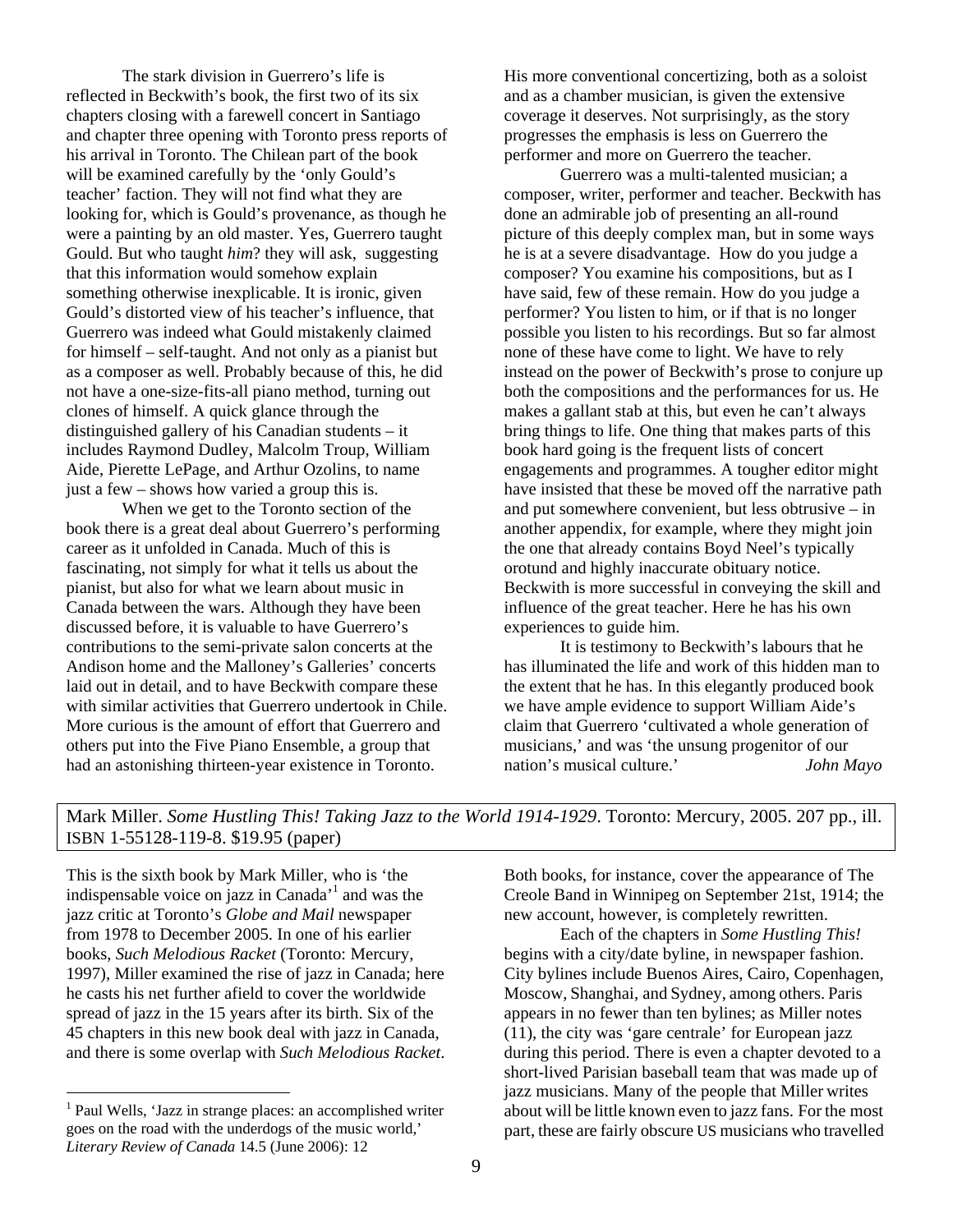abroad and thus became ambassadors for this new art form to the world at large.

One of the themes running through the book is the difficulty these travelling musicians had in keeping touch with new developments in the formative years of this rapidly evolving art form. An absence of two years or less could mean that the musicians missed out on a major jazz innovation and were no longer at the cutting edge of the field. As compensation, though, these itinerant musicians often experienced a much more favorable welcome than they might have had at home. This was especially the case for the black performers, who enjoyed a reception that was seemingly free from any racial prejudice in places like France and Russia, though not, as Miller notes (165-8), in Australia with itsImmigration Restriction Act of 1901 and the resulting 'White Australia Policy'. As Ada 'Bricktop' Smith noted, there was 'a strong pro-Negro prejudice' in Paris in the 1920s; Miller writes that she attributed this 'to the favourable impression made by African-American soldiers during the war' (113), but the French love of jazz must also have contributed to this warm reception.

 Although Miller writes mostly about US jazz musicians abroad, he also covers their interaction with European musicians, especially in London and Berlin. While most of the musicians are not well known, there were a few jazz legends who took their music abroad, including pianist Willie 'The Lion' Smith, clarinetist and saxophonist Sydney Bechet, guitarist Eddie Lang,

drummer Dave Tough (all in Europe) and pianist Jelly Roll Morton (in Canada). In unearthing the stories of these musicians, both famous and obscure alike, Miller scoured newspaper reports, ocean liner passenger lists, and first-person accounts from various sources to place the musicians in the correct time and place. Previously published research, especially from the British journal *Storyville*, is also smoothly integrated into his account. Basic biographical details are relegated to the footnotes in order to make the narrative run more smoothly.

 The dates covered by Miller's book correspond to the beginning of World War I and the onset of the Great Depression, and also roughly to what has been called the Jazz Age. But Miller's more specific reason for the terminus dates was the career of the drummer and bandleader Louis Mitchell, who is pictured on the cover of the book. The first chapter has Mitchell leaving New York City in 1914, bound for a gig at a London restaurant. In the final chapter, he opens a jazz club in Paris in 1929; the establishment closed after just seven weeks because, as one *Variety* correspondent noted at the time (173), 'Paris nite life is shot' due to the Great Depression. Like many of the musicians featured in this book, Mitchell returned to the USA, but not before having done his bit to acquaint audiences abroad with live jazz. Miller's tightly organized and lucidly written book shows us how Mitchell and others like him transformed jazz from a US phenomenon into a type of music that is admired and cultivated around the world. *R.E.* 

Mary E. Hughes. *Frank Welsman: Canadian Conductor*. Victoria, BC: Trafford, 2006. 252 pp., ill. ISBN 1- 4120-8856-9. \$26.95 (paper). Available from www.trafford.com

This book, described on the front cover as 'a biography, a memoir and a musical history,' tells in detail the story of the pianist, conductor, and teacher Frank Welsman. The author, who modestly states on the back cover that she 'does not pretend to be a scholar,' is nonetheless a professional writer and she is also the granddaughter of Frank Welsman. Drawing on previously published research on Welsman and music in Toronto, as well as on press accounts of the era and her own family's oral history, Hughes has pieced together a comprehensive account of Welsman's life and times.

Unlike most prominent Toronto musicians of his era (Welsman lived from 1873 to 1952), Welsman was Canadian-born (his parents emigrated to Toronto from England in 1865). Aside from his years of study at the Leipzig Conservatory (a favorite destination for promising young Canadian musicians at the time), he spent his entire career in Toronto. Best known today for having founded 'Toronto's first relatively durable symphony orchestra' (in the careful wording of the *Encyclopedia of Music in Canada*), Welsman was also an active pianist and a talented educator.

Although he taught and examined well into his seventies, Welsman's career took place largely in the shadows during his final decades. His claim to fame as the founder of the Toronto Symphony Orchestra has not been ackowledged by that organization, which this year is celebrating its 84th season, dating its origins to the resurrection of the orchestra in 1922. If Welsman were to be given his due, though, the orchestra would be celebrating its centennial, for Welsman founded a TSO in 1906; that organization, however, disbanded in 1918 due to the First World War. Similarly, though he was the director of the Canadian Academy of Music in the 1920s, when that organization amalgamated with the Toronto Conservatory, Welsman was passed over in the administrative restructuring, though he continued to teach. Hughes's valuable book thus gives us an insight into both what Welsman accomplished, and why he has not been better known and more celebrated. The book is available from Trafford, a company created to allow self-publishing authors to get their work into print economically by using modern technology to publish books individually on demand. *R.E.*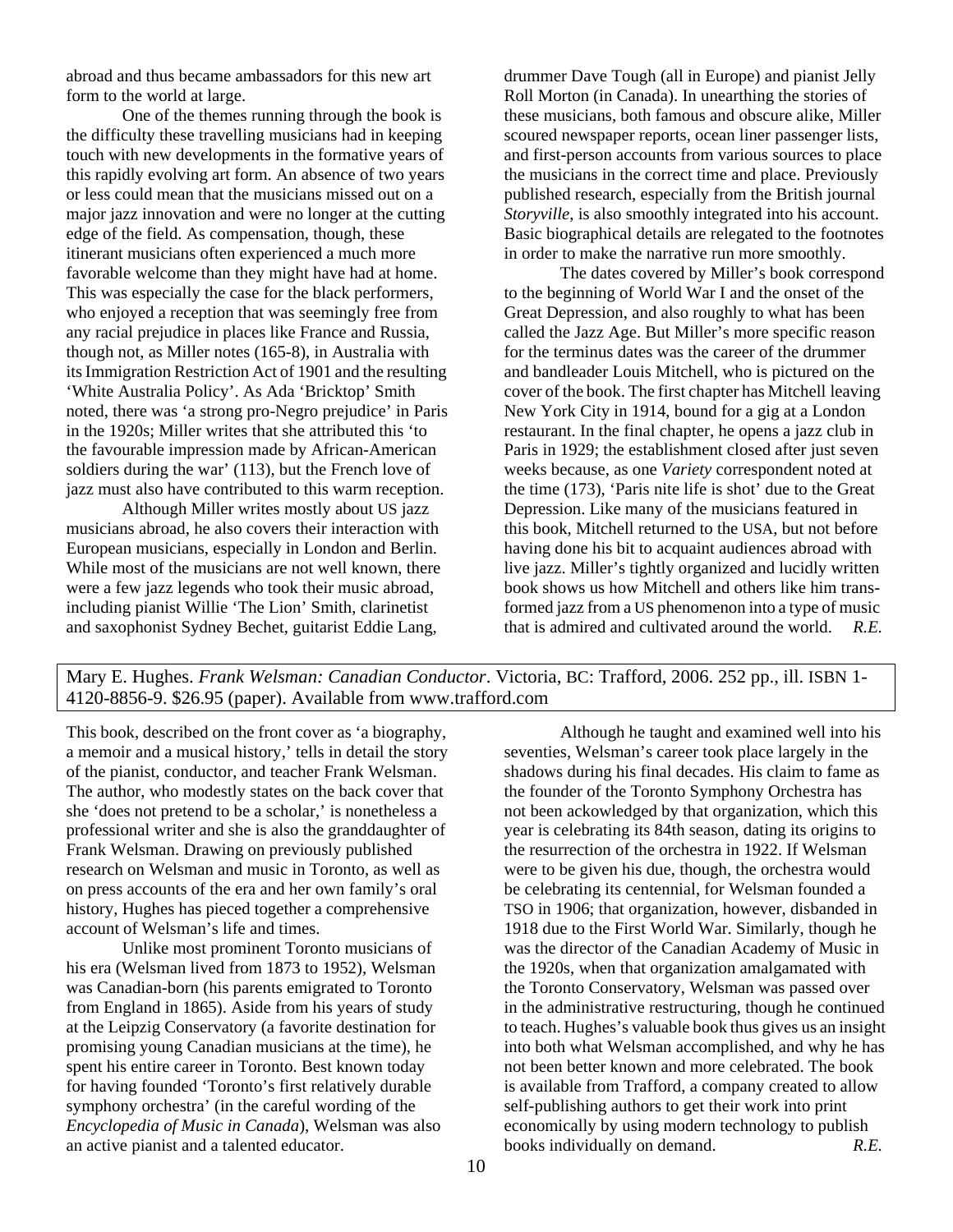# **Maynard Ferguson**

(b. Verdun, QC 4 May 1928; d.Ventura, California 23 Aug 2006)

The jazz trumpeter and bandleader Maynard Ferguson has died at the age of 78 in a Ventura, California hospital with his family by his side. He had been suffering from kidney and liver failure caused by an abdominal infection. The Canadian-born trumpeter's death comes just weeks after he and his Big Bop Nouveau Band had completed recording an album, and on the heels of playing several sold out performances at New York's Blue Note Club in late July. He had been preparing for a fall tour beginning in Tokyo in September.

Born in a suburb of Montreal, Ferguson studied music on several different instruments as a child. At the age of 13, he was featured as a soloist with the CBC Orchestra and led his first band at 17, spawning a career that lasted over 50 years. Ferguson moved to the USA at age 20, where he played in big bands (including Jimmy Dorsey's) before joining Stan Kenton's orchestra in 1949, where his signature, upperregister trumpet playing graced the brass section for over five years.

In 1956 he formed the first of several 13-piece ensembles known for their outstanding horn sections, helping to launch the careers of such jazz notables as Chick Corea, Chuck Mangione, Bob James, Wayne Shorter and Joe Zawinul. In the late 1960s and 1970s, he created a niche by arranging pop and rock songs for big bands. It was during this time that *Conquistador*, the album that included 'Gonna Fly Now,' reached No. 22 on Billboard's charts and helped to rekindle the public's interest in big bands.

A true legend in the jazz world, Ferguson will also be remembered for his tireless work as an educator, spending countless hours visiting schools to inspire students and helping to raise money for instruments and music programs. A tribute concert featuring Big Bop Nouveau and other soloists drawn from members of Ferguson's earlier bands will be held in St. Louis on September 20th.

Over the years Ferguson performed with such greats as Count Basie, Dizzy Gillespie, Duke Ellington, Charlie Barnett and Jimmy Dorsey, recorded over 60 albums, was named Down Beat magazine's 'trumpeter of the year' three times, received three Grammy nominations, and wasinducted into the Canadian Music Hall of Fame in 1997. In recognition of his enormous contributions to the music industry, Maynard Ferguson was invested as a member of the Order of Canada in December 2004. *Cindy McLeod*

[reprinted with permission from http://www.jazzelements.com/]

### **(Jean Joseph) Clermont Pépin**

(b. St-Georges-de-Beauce, QC 15 May 1926; d Montreal 2 Sep 2006)

The composer Clermont Pépin has died of liver cancer at the age of 80. An early bloomer, Pépin had his music performed by the Montreal and Quebec City orchestras by the age of 12. His studies in piano, conducting and composition from 1939 to 1955 took him to Montreal, Philadelphia, Toronto, and Paris. In Messiaen's analysis class at the Paris Conservatoire, Pépin was a fellow pupil of Boulez and Stockhausen. Returning to Montreal in 1955, Pépin joined the staff at the Conservatoire de musique du Québec and was the director of the school 1967-73. Among his composition pupils there were André Prévost and Jacques Hétu. After a stint as an administrator for the provincial ministry of culture, Pépin returned to teaching duties at the Conservatoire in Montreal and Quebec City from 1978 to 1987.

 In common with many avant-garde composers of his day, Pépin felt that publishers were not doing enough to print and promote his music, so in 1980 he founded his own company, Les Éditions Clermont Pépin, to issue his complete works. Much of his output is devoted to orchestral, chamber, and piano music, though he also wrote ballets and incidental music and a few pieces for voice and choir. Among his best known orchestral works are *Guernica* (1952), inspired by the famous Picasso painting, and two works written for the Montreal Symphony Orchestra – *Quasars* (1967) and *Implosion* (1983), his third and fifth symphonies. Pépin is said to have considered *Implosion* to be his best work. His first three string quartets were all recorded, but the fourth, *Hyperboles*, is the most adventurous. Written in 1960, it is one of the earliest works of total serialism by a Canadian composer. Pépin remained a modernist to the end of his career. His memoirs are expected to be published in the near future.

 Pépin was married twice: the first time to the pianist Raymonde Gagnon and the second time (for 40 years) to the violinist Mildred Goodman. He was made an Officer of the Order of Canada in 1981 and an Officer of the Ordre national du Québec in 1990. *R.E.*

# **Mart (Herbert Martin) Kenney**

(b. Toronto 7 Mar 1910; d. Mission, BC 8 Feb 2006)

Saxophonist, clarinetist and bandleader Mart Kenney has died at a retirement home. Kenney was Canada's most popular dance band leader from the 1930s to the 1960s, and he continued to perform on occasion into the 1980s. His band, Mart Kenney and His Western Gentlemen, was heard live and on broadcasts and RCA recordings from coast to coast and abroad; 'The West, a Nest and You Dear' was its theme song. Kenney was made a Member of the Order of Canada in 1980. *R.E.*